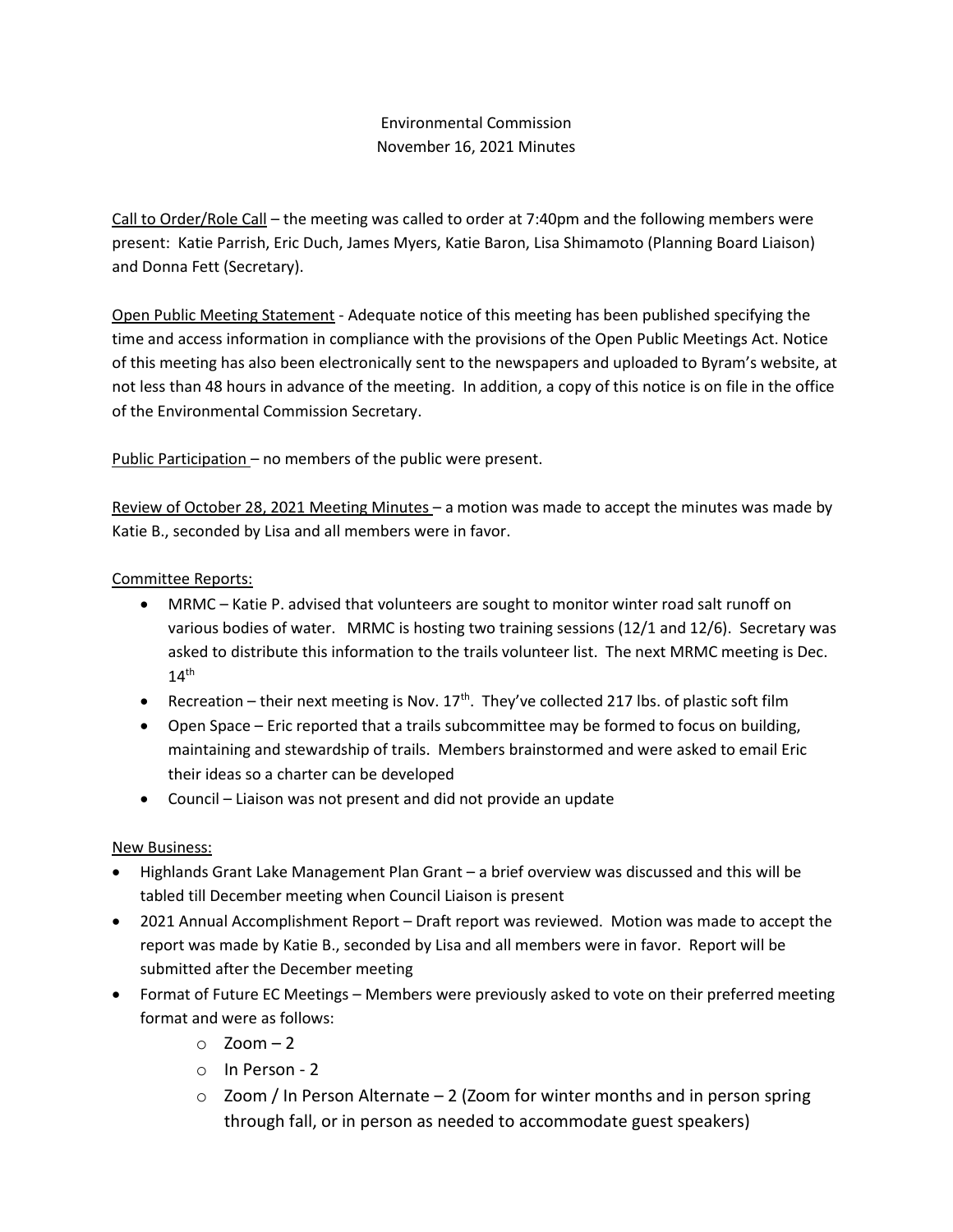Council reviewed the committees' votes and instructed each committee to provide a decision on how 2022 meetings will be held. EC members decided to hold meetings via Zoom and requested quarterly in person meetings

• Reschedule of December 2022 Meeting – Township Clerk advised our Dec. 12, 2022 meeting conflicts with Open Space and we need to change it. A motion to change the meeting date to Tuesday, December 13<sup>th</sup> was made by James, seconded by Katie P. and all members were in favor. Secretary will notify Township Clerk

## Old Business:

- NJ Watershed Project to Monitor Road Salt Runoff this was tabled from a previous EC meeting. Donna left message with state to confirm they are doing this again. This was discussed with the MRMC update
- Trail Clean-up Tool Purchase next steps were discussed. Orders are in process. Eric indicated that we will need volunteers to label and inventory the tools and bring them to the storage shed in Tamarack Park. It was suggested that a sign-out sheet be developed to track tool use
- Deer Management Plan a goal for 2022 is to possibly hold an educational session with Open Space, Council and/or public. It is believed that Lebanon has a plan. Katie B. volunteered to research this further
- Girl Scout Project Update a hike was completed this past weekend. The girls may be able to come to our December meeting to show us their video
- EC Consolidated Comments to NJDOT Detour members reviewed the consolidated comments and added the following comments. Motion to accept the revised consolidated comments was made by Katie B., seconded by Lisa and all members were in favor. Secretary will revise and submit comments to NJDOT
	- $\circ$  Liquidated Damages the contract documents should include a strict schedule and a liquidated damages assessment for exceeding the allotted schedule
	- $\circ$  Schedule duration the schedule should require the contractor to work at least 24/5 with 24/7 permitted. This would be a requirement aimed at minimizing the duration of the project and therefore the impact to the environment

## Planning Board Applications:

- Pirnos 197 Lake Drive Block 249, Lot 62 EC reviewed the application and had the following comments:
	- $\circ$  Members were very pleased to see the applicant's compliance with the 10' wide vegetative buffer along the entire waterfront and the use of native plantings to protect the lake
	- o Stormwater management plans were provided for the front and sides of the house but were not provided for the rear of the house. Please provide your plans for storm water run-off for the rear of the house. Where will the downspouts drain to?
- Cranberry Lake Community Club Inc. Block 193, Lot  $1$  EC reviewed the application and had no comments

Training – no update